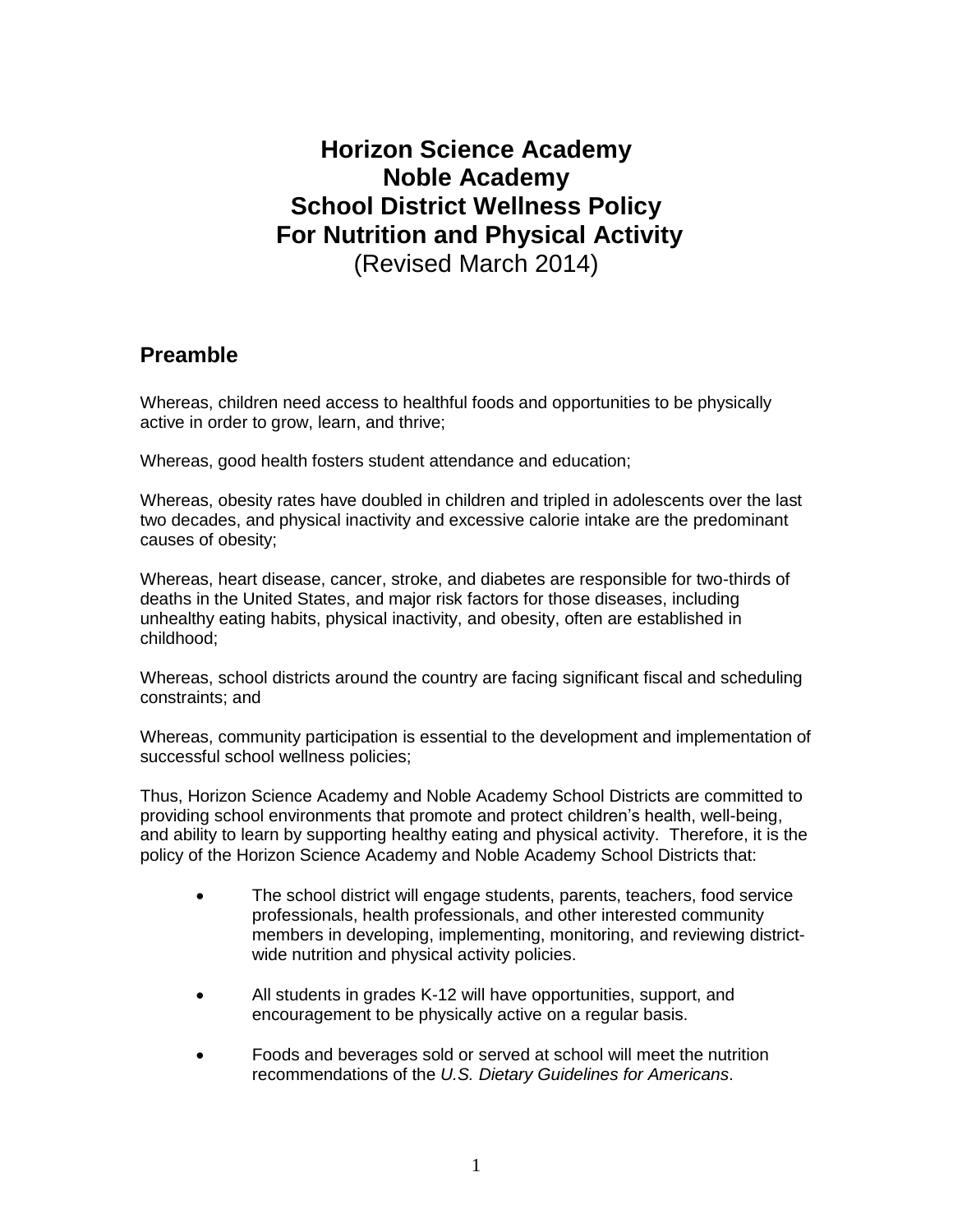- Qualified child nutrition professionals will provide students with access to a variety of affordable, nutritious foods that meet the health and nutrition needs of students; will accommodate the religious, ethnic, and cultural diversity of the student body in meal planning; and will provide clean, safe, and pleasant settings and adequate time for students to eat.
- To the maximum extent practicable, all schools in our district will participate in available federal school meal programs (including the School Breakfast Program, National School Lunch Program, and afterschool snacks.)
- Schools will provide nutrition education and physical education to foster lifelong habits of healthy eating and physical activity, and will establish linkages between health education and school meal programs, and with related community services.

## **TO ACHIEVE THESE POLICY GOALS:**

## **I. School Health Councils**

The school district and/or individual schools within the district will create, strengthen, or work within existing school health committees to develop, implement, monitor, review, and, as necessary, revise school nutrition and physical activity policies. The committee will also serve as a resources to school sites for implementing those policies.

The committee shall be comprised of individuals representing the school and community and shall include but not be limited to: parents, students, representatives of the school food authority, members of the school board, school administrators, teachers, health professionals, and members of the public.

## **II. Nutritional Quality of Foods and Beverages Sold and Served on Campus**

## **School Meals**

Meals served through the National School Lunch and Breakfast Programs will:

 meet, at a minimum, nutrition requirements established by local, state, and federal statutes and regulations;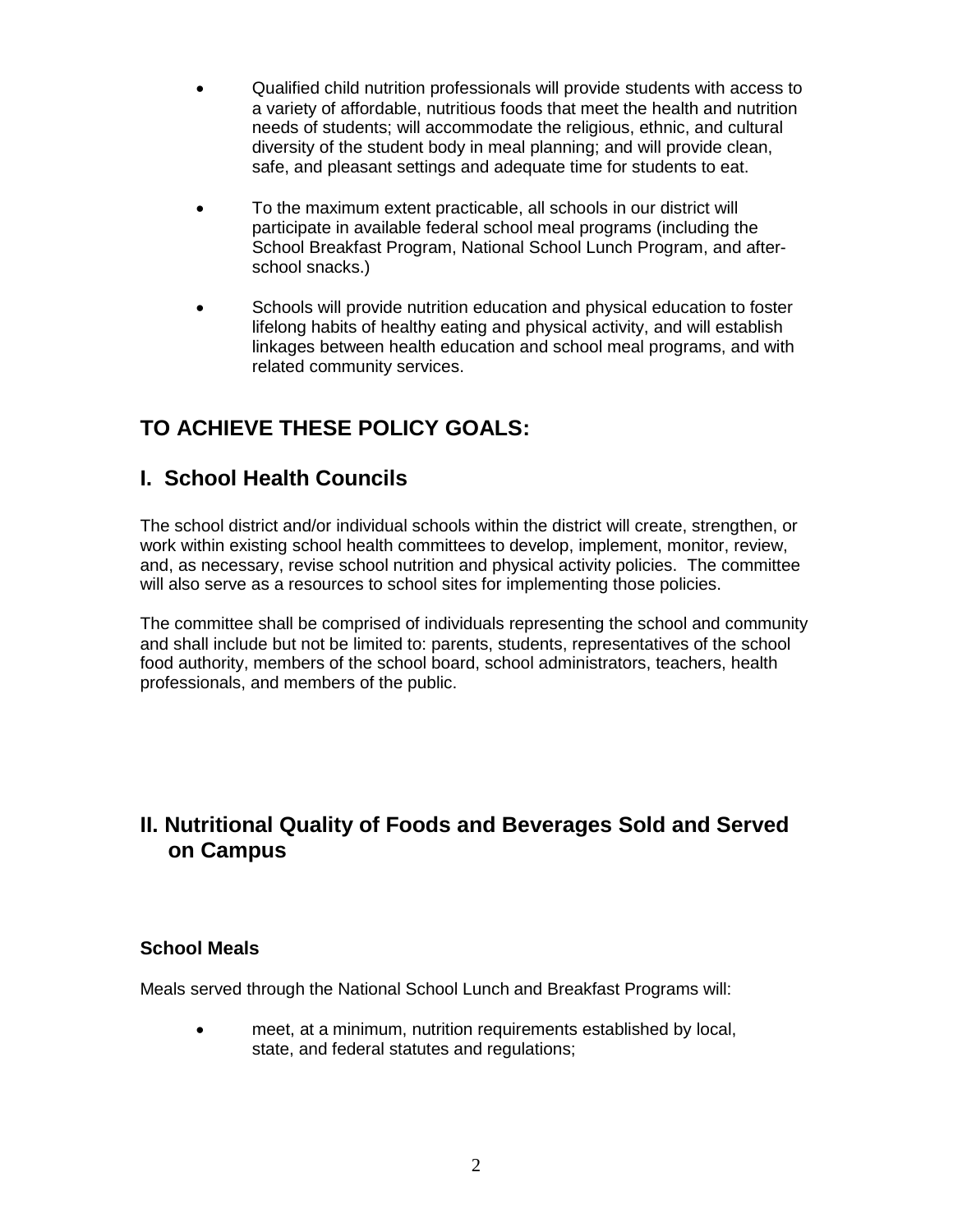- be served in clean and pleasant settings;
- $\bullet$  offer a variety of fruits and vegetables;<sup>1</sup>
- serve only low-fat (1%) and fat-free milk<sup>2</sup> and nutritionally-equivalent nondairy alternatives (to be defined by USDA); and
- **e** ensure that more than half of the served grains are whole grain.<sup>3,3</sup>

Schools should engage students and parents, through taste-tests of new entrees and surveys, in selecting foods sold through the school meal programs in order to identify new, healthful, and appealing food choices.

**Breakfast**. To ensure that all children have breakfast, either at home or at school, in order to meet their nutritional needs and enhance their ability to learn:

- Schools will, to the extent possible, operate the School Breakfast Program.
- Schools will, to the extent possible, arrange bus schedules and utilize methods to serve school breakfasts that encourage participation, including serving breakfast in the classroom, "grab-and-go" breakfast, or breakfast during morning break or recess.
- Schools that serve breakfast to students will notify parents and students of the availability of the School Breakfast Program.
- Schools will encourage parents to provide a healthy breakfast for their children through newsletter articles, take-home materials, or other means.

**Free and Reduced-priced Meals**. Schools will make every effort to eliminate any social stigma attached to, and prevent the overt identification of, students who are eligible for free and reduced-price school meals<sup>4</sup>. Toward this end, schools may utilize electronic identification and payment systems; provide meals at no charge to all children, regardless of income; promote the availability of school meals to all students; and/or use nontraditional methods for serving school meals, such as "grab-and-go" or classroom breakfast.

 $\overline{a}$ 

 $1$  To the extent possible, schools will offer at least two non-fried vegetable each day and will offer five different fruits and five different vegetables over the course of a week.

<sup>2</sup> As recommended by the *Dietary Guidelines for Americans 2005*.

 $3$  A whole grain is one labeled as a "whole" grain product or with a whole grain listed as the primary grain ingredient in the ingredient statement. Examples include "whole" wheat flour, cracked wheat, brown rice, and oatmeal.<br><sup>4</sup> It is against the law to make others in the cafeteria aware of the eligibility status of children for

free, reduced-price, or "paid" meals.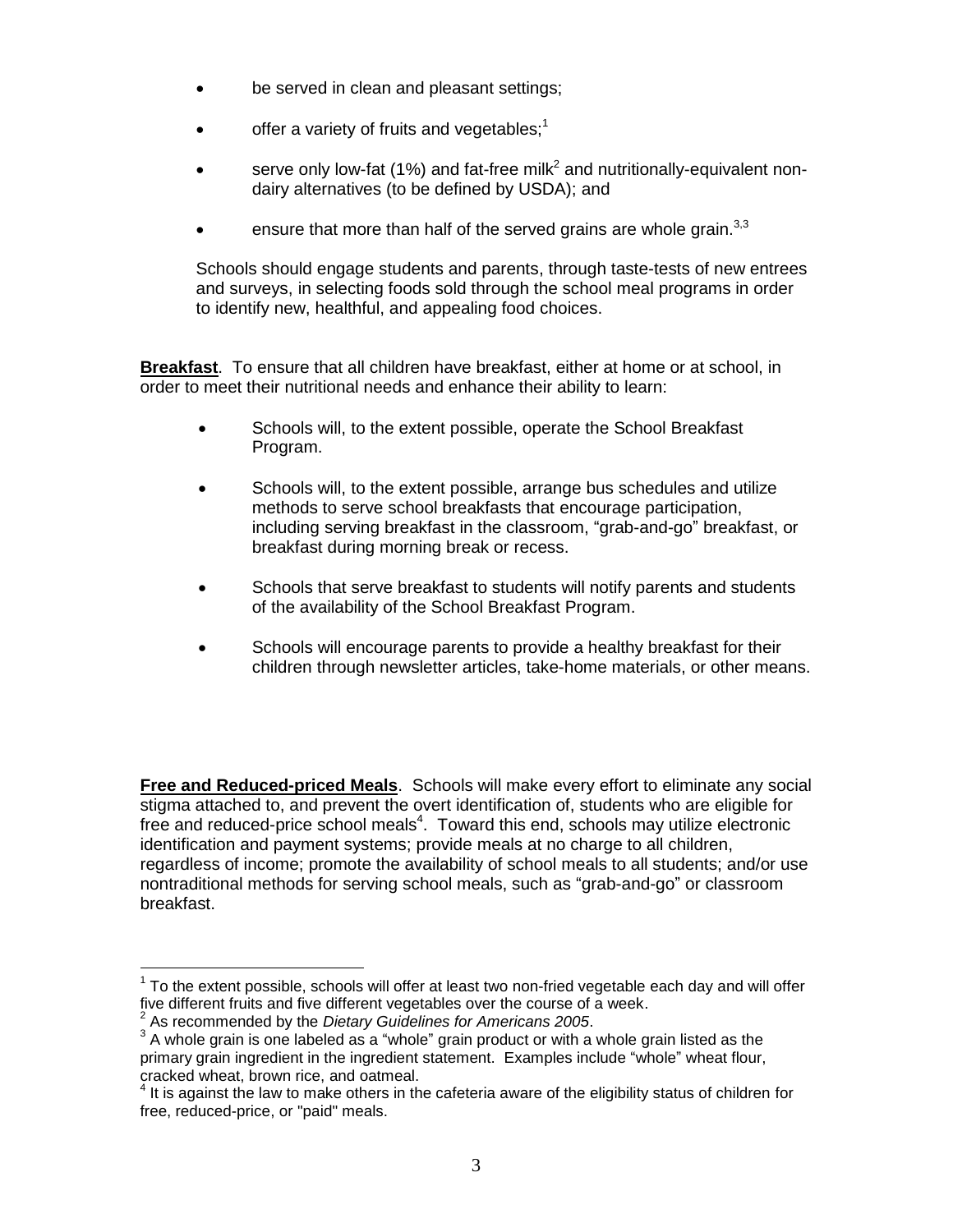#### **Meal Times and Scheduling**. Schools:

- will provide students with at least 10 minutes to eat after sitting down for breakfast and 20 minutes after sitting down for lunch;
- should schedule meal periods at appropriate times, *e.g.,* lunch should be scheduled between 11 a.m. and 1 p.m.:
- should not schedule tutoring, club, or organizational meetings or activities during mealtimes, unless students may eat during such activities;
- will schedule lunch periods to follow recess periods as much as possible (in elementary schools);
- will provide students access to hand washing or hand sanitizing before they eat meals or snacks; and
- should take reasonable steps to accommodate the tooth-brushing regimens of students with special oral health needs (*e.g.,* orthodontia or high tooth decay risk).

**Qualifications of School Food Service Staff**. Qualified nutrition professionals will administer the school meal programs. As part of the school district's responsibility to operate a food service program, we will require continuing professional development for all nutrition professionals in schools. Staff development programs shall include appropriate certification and/or training programs for food service directors, school cafeteria managers, and cafeteria workers, according to their levels of responsibility. Cafeteria mangers will attend state training a minimum of every 3 years; more often if new guidelines and requirements are enacted.

**Meals Brought from Home:** The school will encourage meals brought from home (packed lunches) to contain healthy, nutritious items. Ideas and suggestions for families will be included in the school newsletter. Carbonated beverages (soda) will not be consumed during the lunch period and, if included, students will be asked to save such for consumption after the school day. Parents will be informed of the "no soda" policy in the student handbook and reminded of it in the monthly newsletter.

## **Foods for Sale Policy**

This shall be directed toward foods sold outside of reimbursable school meals, such as through vending machines, cafeteria a la carte, fundraisers, school stores, etc.

**Elementary Schools.** The school food service program will approve and provide all food and beverage sales to students in elementary schools. Given young children's limited nutrition skills, food in elementary schools should be sold as balanced meals. If available, foods and beverages sold individually should be limited to low-fat and non-fat milk, fruits, and non-fried vegetables.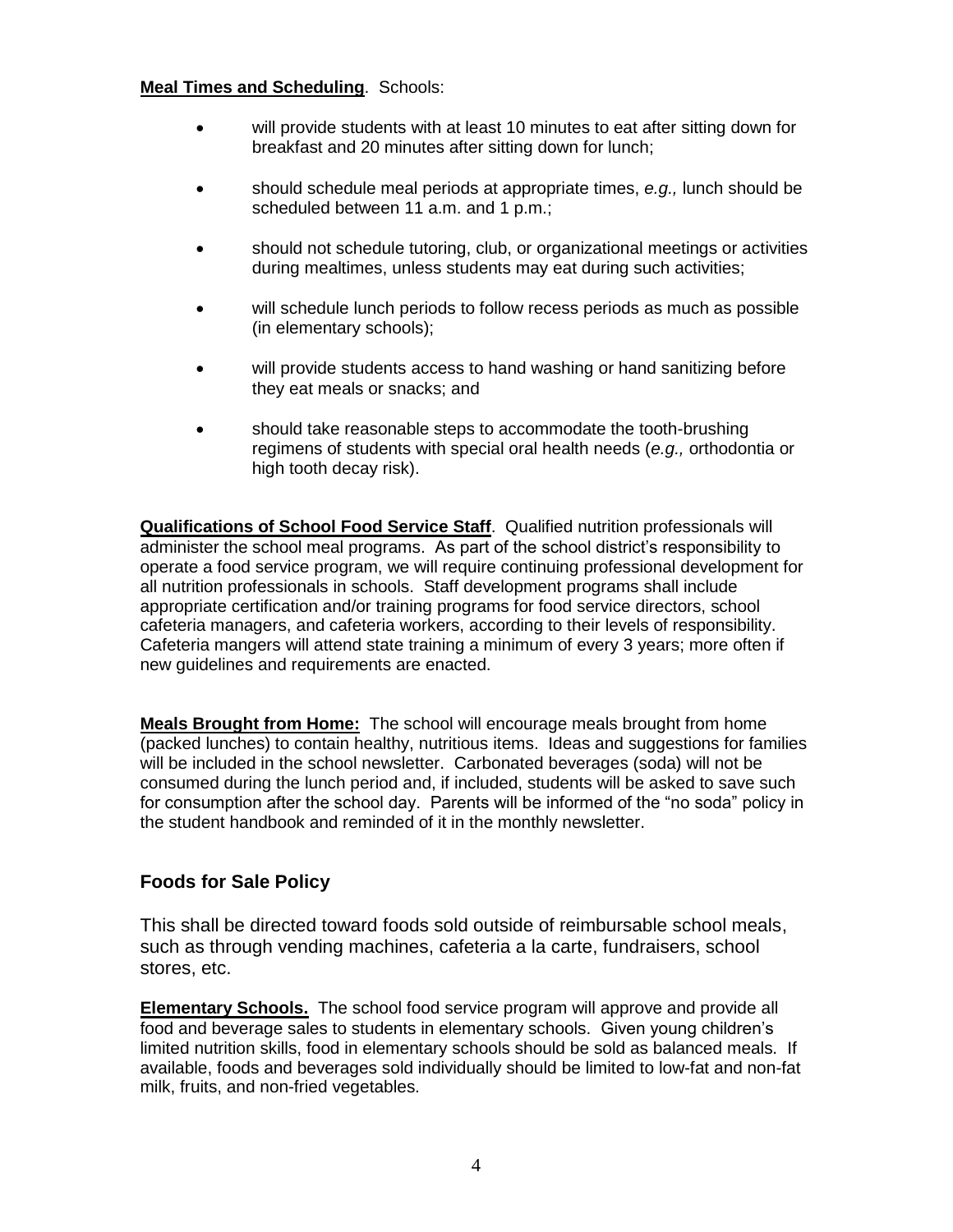**Middle/Junior High and High Schools.** In middle/junior high and high schools, all foods and beverages sold individually outside the reimbursable school meal programs (including those sold through a la carte [snack] lines, vending machines, student stores, or fundraising activities) during the school day, or through programs for students after the school day, will meet the following nutrition and portion size standards:

#### **Beverages**

All beverages sold shall meet the standard set forth in Ohio S.B. 210 (attached)

- Allowed: water; 100% fruit and vegetable juices juice; unflavored or flavored low-fat or fat-free fluid milk and nutritionally-equivalent nondairy beverages (to be defined by USDA);
- Not allowed: soft drinks containing caloric sweeteners; sports drinks; iced teas; fruit-based drinks that contain less than 100% real fruit juice or that contain additional caloric sweeteners; beverages containing caffeine, excluding low-fat or fat-free chocolate milk (which contain trivial amounts of caffeine).

## **Foods**

- A food item sold individually:
	- o will have no more than 35% of its calories from fat (excluding nuts, seeds, peanut butter, and other nut butters) and 10% of its calories from saturated and trans fat combined;
	- o will have no more than 35% of its *weight* from added sugars;
	- o will contain no more than 230 mg of sodium per serving for chips, cereals, crackers, French fries, baked goods, and other snack items; will contain no more than 480 mg of sodium per serving for pastas, meats, and soups; and will contain no more than 600 mg of sodium for pizza, sandwiches, and main dishes.

#### **Portion Sizes:**

- Limit portion sizes of foods and beverages sold individually to those listed below:
	- o One and one-quarter ounces for chips, crackers, popcorn, cereal, trail mix, nuts, seeds, dried fruit, or jerky;
	- o One ounce for cookies;
	- o Two ounces for cereal bars, granola bars, pastries, muffins, doughnuts, bagels, and other bakery items;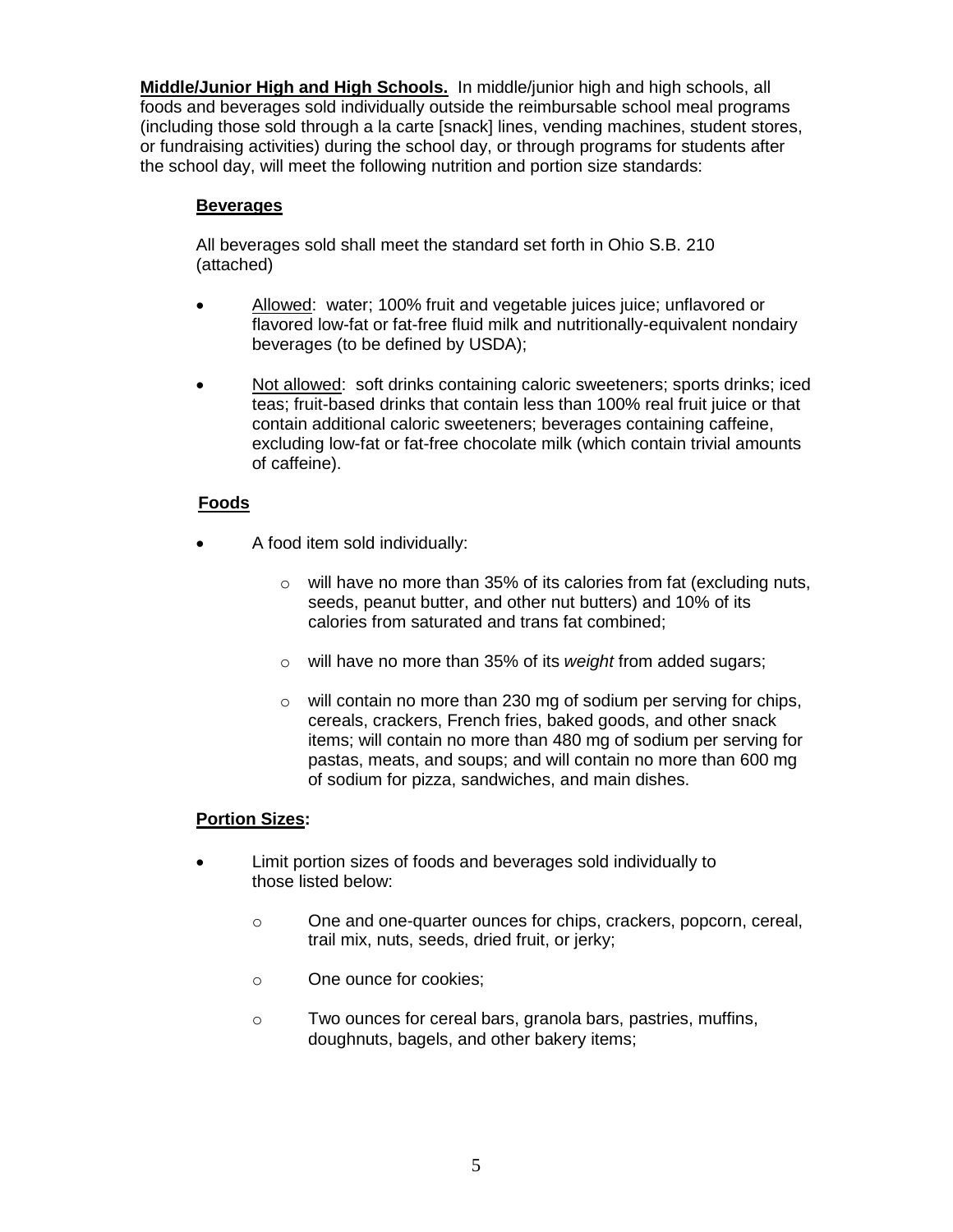- o Four fluid ounces for frozen desserts, including, but not limited to, low-fat or fat-free ice cream;
- o Eight ounces for non-frozen yogurt;
- o Twelve fluid ounces for beverages, excluding water; and

**Fundraising Activities**. To support children's health and school nutrition-education efforts, school fundraising activities will not involve food or will use only foods that meet the above nutrition and portion size standards for foods and beverages sold individually. Schools will encourage fundraising activities that promote physical activity. The school district will make available a list of ideas for acceptable fundraising activities.

**Snacks**. Snacks served during the school day or in after-school care or enrichment programs will make a positive contribution to children's diets and health, with an emphasis on serving fruits and vegetables as the primary snacks and water as the primary beverage. Schools will assess if and when to offer snacks based on timing of school meals, children's nutritional needs, children's ages, and other considerations. The district will disseminate a list of healthful snack items to teachers, after-school program personnel, and parents.

 If eligible, schools that provide snacks through after-school programs will pursue receiving reimbursements through the National School Lunch Program.

**Rewards**. Schools will not use foods or beverages, especially those that do not meet the nutrition standards for foods and beverages sold individually (above), as rewards for academic performance or good behavior,<sup>5</sup> and will not withhold food or beverages (including food served through school meals) as a punishment.

**Celebrations**. Schools should limit celebrations that involve food during the school day to no more than one party per class per month. Each party should include no more than one food or beverage that does not meet nutrition standards for foods and beverages sold individually (above). The district will distribute a list of healthy party ideas to parents and teachers.

**School-sponsored Events** (such as, but not limited to, athletic events, dances, or performances).Foods and beverages offered or sold at school-sponsored events outside the school day will be encouraged to meet the nutrition standards for foods and beverages sold individually (above).

 $\overline{a}$ 

<sup>5</sup> Unless this practice is allowed by a student's individual education plan (IEP).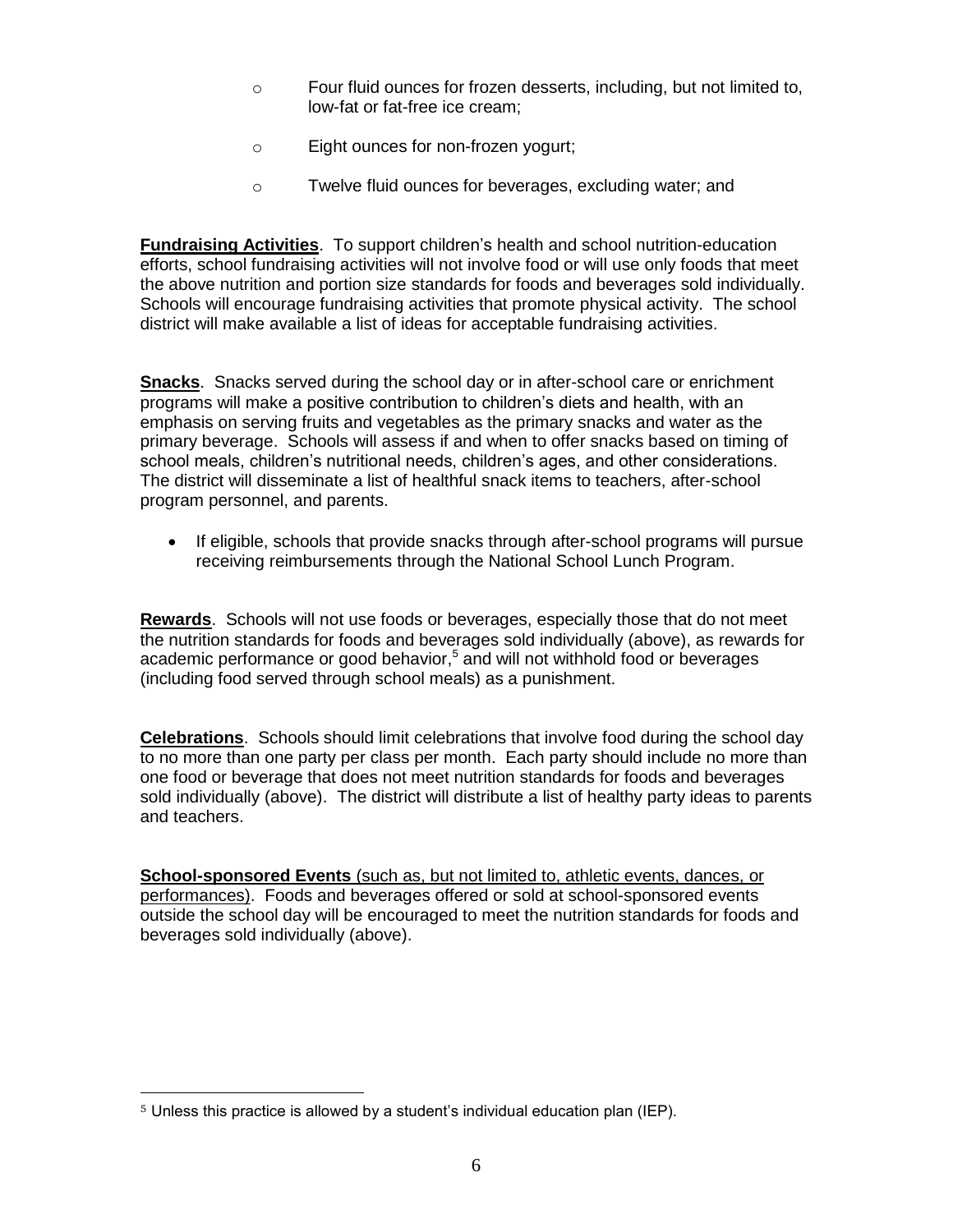## **III. Nutrition and Physical Activity Promotion and Food Marketing**

**Nutrition Education and Promotion**. Horizon Science Academy and Noble Academy School Districts aims to teach, encourage, and support healthy eating by students. Schools should provide nutrition education and engage in nutrition promotion that:

- is offered at each grade level as part of a sequential, comprehensive, standards-based program designed to provide students with the knowledge and skills necessary to promote and protect their health;
- includes enjoyable, developmentally-appropriate, culturallyrelevant, participatory activities, such as contests, promotions, taste testing, farm visits, and school gardens;
- promotes fruits, vegetables, whole grain products, low-fat and fatfree dairy products, healthy food preparation methods, and healthenhancing nutrition practices;
- emphasizes caloric balance between food intake and energy expenditure (physical activity/exercise) at the middle and high school levels;
- includes training for teachers and other staff.

**Integrating Physical Activity into the Classroom Setting**. For students to receive the nationally-recommended amount of daily physical activity (*i.e.,* at least 60 minutes per day) and for students to fully embrace regular physical activity as a personal behavior, students need opportunities for physical activity beyond physical education class. Toward that end:

- classroom health education will complement physical education by reinforcing the knowledge and self-management skills needed to maintain a physically-active lifestyle and to reduce time spent on sedentary activities, such as watching television;
- opportunities for physical activity will be incorporated into other subject lessons; and
- classroom teachers will provide short physical activity (such as Brain Breaks) between lessons or classes, as appropriate.

**Communications with Parents**. The district/school will support parents' efforts to provide a healthy diet and daily physical activity for their children. The district/school will offer healthy eating seminars for parents, send home nutrition information, and post nutrition tips on school websites. Schools should encourage parents to pack healthy lunches and snacks and to refrain from including beverages and foods that do not meet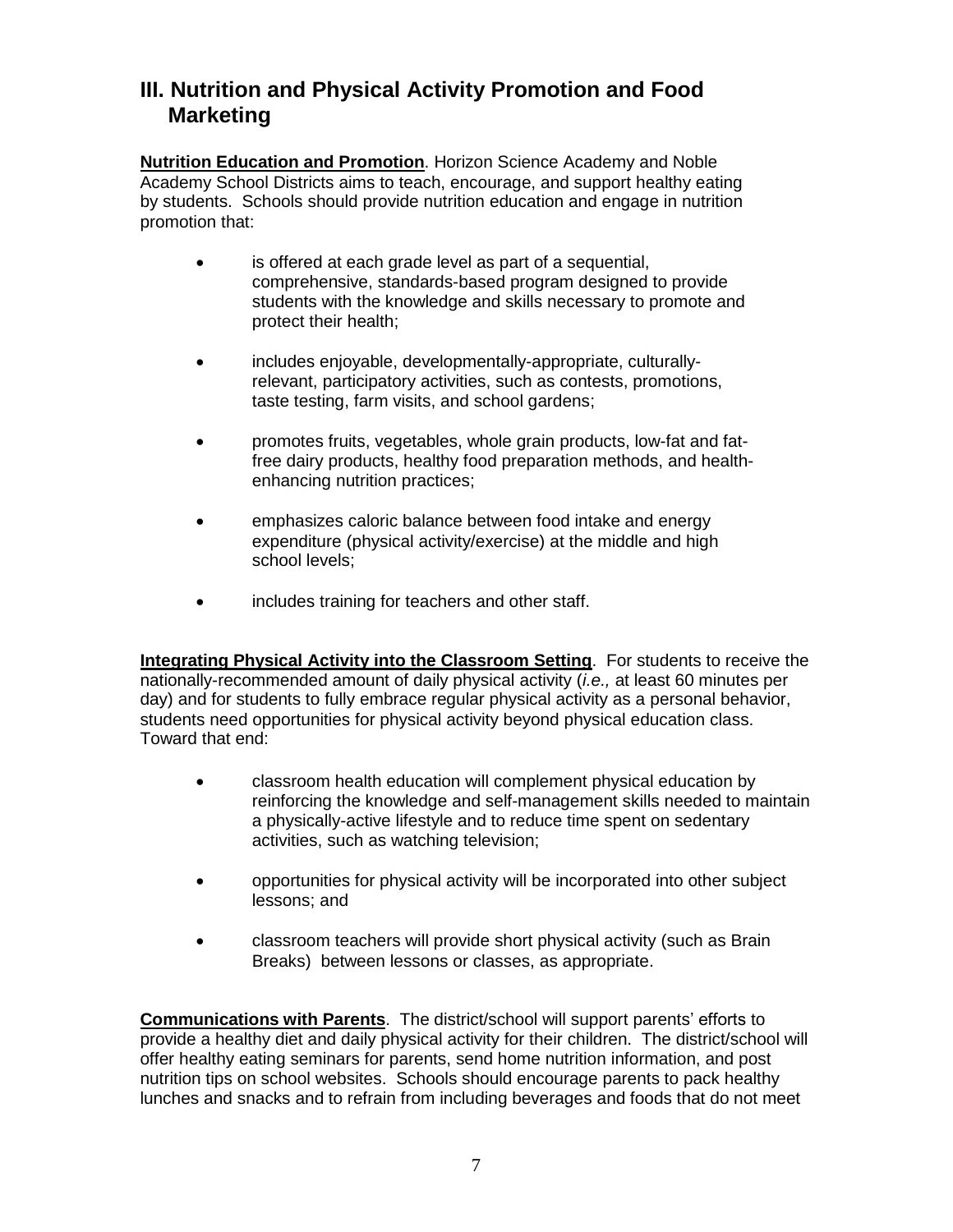the above nutrition standards for individual foods and beverages. The district/school will provide parents a list of foods that meet the district's snack standards and ideas for healthy celebrations/parties, rewards, and fundraising activities. In addition, the district/school will provide opportunities for parents to share their healthy food practices with others in the school community.

The district/school will provide information about physical education and other schoolbased physical activity opportunities before, during, and after the school day; and support parents' efforts to provide their children with opportunities to be physically active outside of school. Such supports will include sharing information about physical activity and physical education through a website, newsletter, or other take-home materials, special events, or physical education homework.

**Food Marketing in Schools**.School-based marketing will be consistent with nutrition education and health promotion. As such, schools will attempt to limit food and beverage marketing to the promotion of foods and beverages that meet the nutrition standards for meals or for foods and beverages sold individually (above).<sup>6</sup> The promotion of healthy foods, including fruits, vegetables, whole grains, and low-fat dairy products is encouraged.

Examples of marketing techniques include the following: logos and brand names on/in vending machines, books or curricula, textbook covers, school supplies, scoreboards, school structures, and sports equipment; educational incentive programs that provide food as a reward; programs that provide schools with supplies when families buy lownutrition food products; in-school television, such as Channel One; free samples or coupons; and food sales through fundraising activities. Marketing activities that promote healthful behaviors (and are therefore allowable) include: vending machine covers promoting water; pricing structures that promote healthy options in a la carte lines or vending machines; sales of fruit for fundraisers; and coupons for discount gym memberships.

**Staff Wellness**. Horizon Science Academy and Noble Academy School Districts highly values the health and well-being of every staff member and will plan and implement activities and policies that support personal efforts by staff to maintain a healthy lifestyle.

## **IV. Physical Activity Opportunities and Physical Education**

#### **Physical Education (P.E.) K-12**.

 $\overline{a}$ 

All students in grades K-5, including students with disabilities, special health-care needs, and in alternative educational settings, will receive physical education or its equivalent of 90 minutes/week for elementary school students for the entire school year.

Students in grades 6-8 will receive 40 minutes/week with required supplemental home activities to equal an additional 300 minutes/week.

 $6$  Advertising of low-nutrition foods and beverages is permitted in supplementary classroom and library materials, such as newspapers, magazines, the Internet, and similar media, when such materials are used in a class lesson or activity, or as a research tool.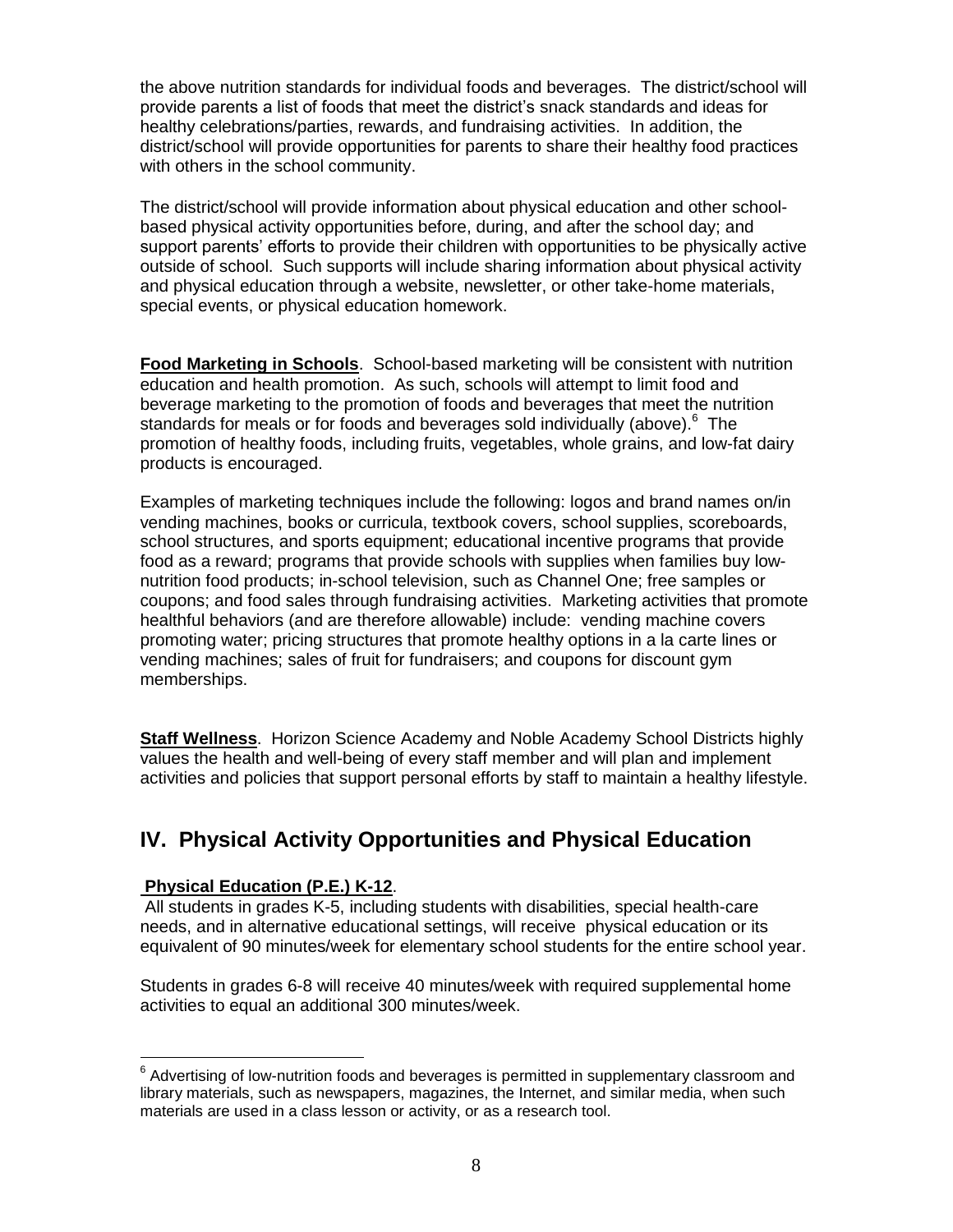Students in grades 9-12 will receive a minimum of 8000 minutes during their 4 year high school experience.

All physical education will be taught by a certified physical education teacher. Student involvement in other activities involving physical activity (*e.g.,* interscholastic or intramural sports) will not be substituted for meeting the physical education requirement. Students will spend at least 50 percent of physical education class time participating in moderate to vigorous physical activity.

**Daily Recess**. All elementary school students will have at least 20 minutes a day of supervised recess, preferably outdoors, during which schools should encourage moderate to vigorous physical activity verbally and through the provision of space and equipment.

Schools should discourage extended periods (*i.e.,* periods of two or more hours) of inactivity. When activities, such as mandatory school-wide testing, make it necessary for students to remain indoors for long periods of time, schools should give students periodic breaks during which they are encouraged to stand and be moderately active.

**Physical Activity Opportunities Before and After School**. All elementary, middle, and high schools will offer extracurricular physical activity programs, such as physical activity clubs or intramural programs. All high schools, and middle schools as appropriate, will offer interscholastic sports programs. Schools will offer a range of activities that meet the needs, interests, and abilities of all students, including boys, girls, students with disabilities, and students with special health-care needs.

After-school child care and enrichment programs will provide and encourage – verbally and through the provision of space, equipment, and activities – daily periods of moderate to vigorous physical activity for all participants.

**Physical Activity and Punishment**. Teachers and other school and community personnel will be encouraged not to use physical activity (*e.g.,* running laps, pushups) or withhold opportunities for physical activity (*e.g.,* recess, physical education) as punishment.

**Use of School Facilities Outside of School Hours**. School spaces and facilities should be available to students, staff, and community members before, during, and after the school day, on weekends, and during school vacations. These spaces and facilities also should be available to community agencies and organizations offering physical activity and nutrition programs. School policies concerning safety will apply at all times.

## **V. Monitoring and Policy Review**

**Monitoring.** The superintendent will ensure compliance with established district-wide nutrition and physical activity wellness policies. In each school, the director will ensure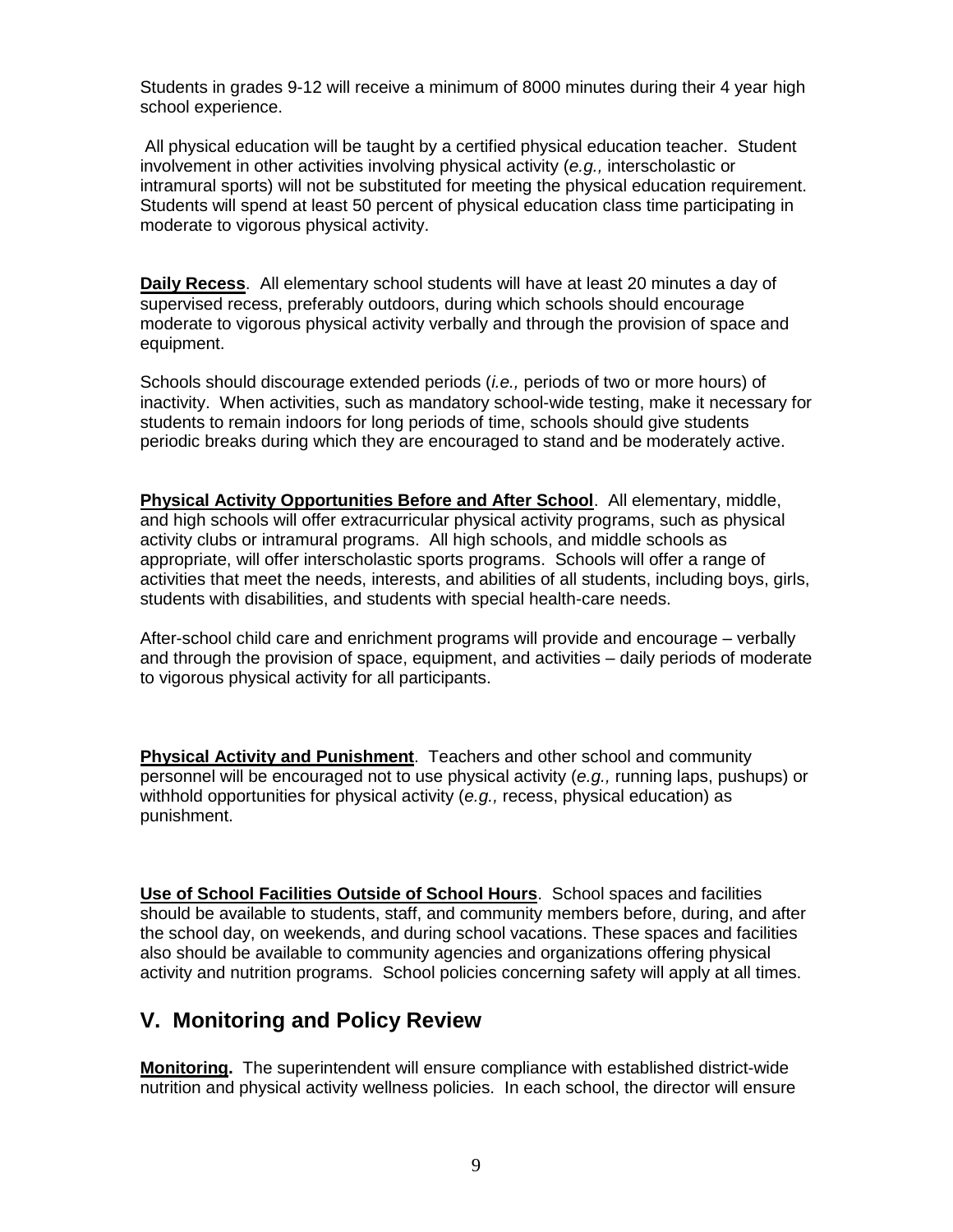compliance with those policies in his/her school and will report on the school's compliance to the school district superintendent.

School food service staff, at the school or district level, will ensure compliance with nutrition policies within school food service areas and will report on this matter to the superintendent (or if done at the school level, to the school director). In addition, the school district will report on the most recent USDA School Meals Initiative (SMI) review findings and any resulting changes.

The superintendent will develop a summary report every three years on district-wide compliance with the district's established nutrition and physical activity wellness policies, based on input from schools within the district. That report will be provided to the school board and also distributed to all school health councils, parent/teacher organizations, school principals, and school health services personnel in the district.

**Policy Review**. To help with the initial development of the district's wellness policies, each school in the district will conduct a baseline assessment of the school's existing nutrition and physical activity environments and policies.<sup>7</sup> The results of those schoolby-school assessments will be compiled at the district level to identify and prioritize needs.

Assessments will be repeated every three years to help review policy compliance, assess progress, and determine areas in need of improvement. As part of that review, the school district will review our nutrition and physical activity policies; provision of an environment that supports healthy eating and physical activity; and nutrition and physical education policies and program elements. The district, and individual schools within the district, will, as necessary, revise the wellness policies and develop work plans to facilitate their implementation.

 $\overline{a}$ 

<sup>7</sup> Useful self-assessment and planning tools include the *School Health Index* from the Centers for Disease Control and Prevention (CDC), *Changing the Scene* from the Team Nutrition Program of the U.S. Department of Agriculture (USDA), and *Opportunity to Learn Standards for Elementary, Middle, and High School Physical Education* from the National Association for Sport and Physical Education.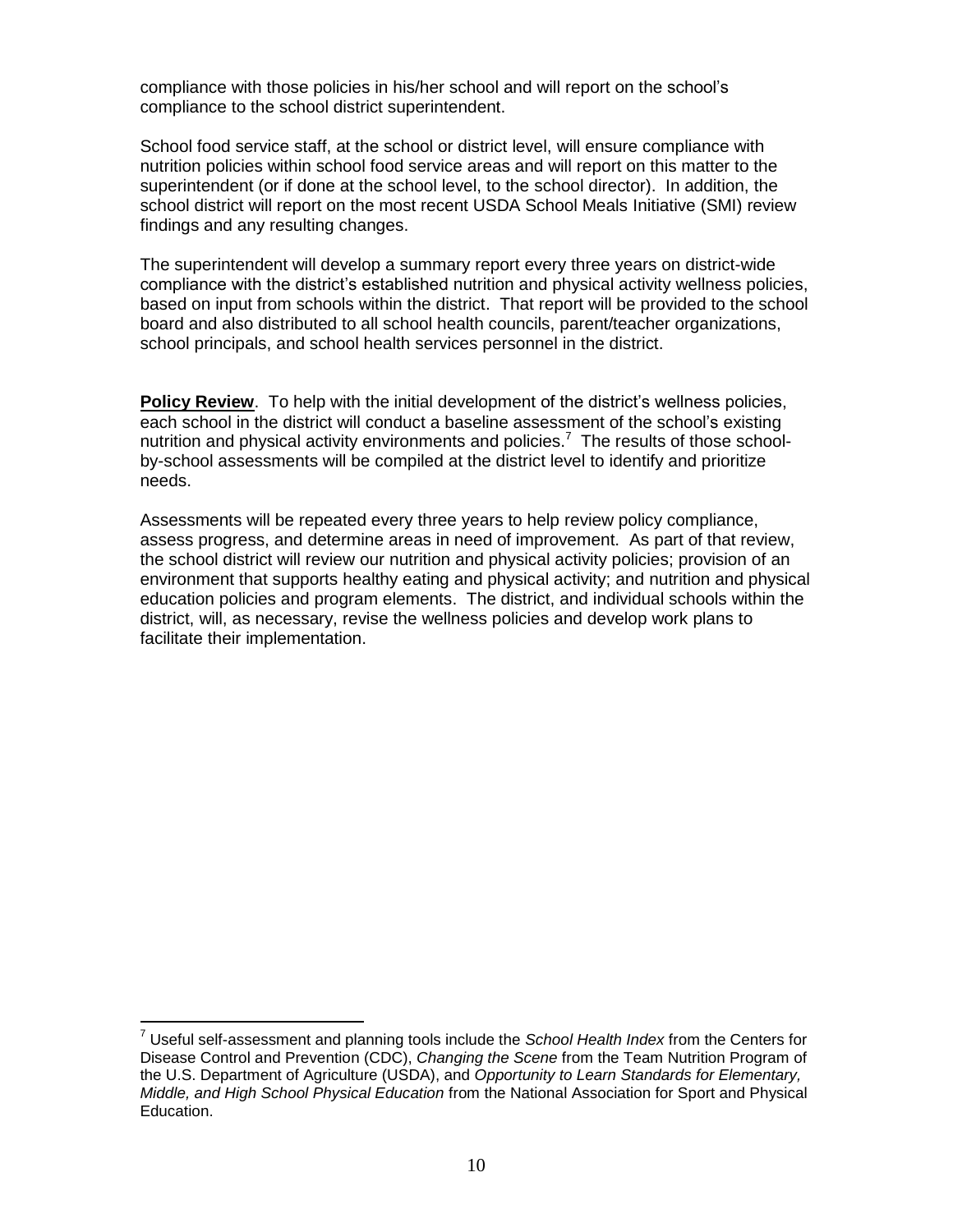## **VI. Resources for Local School Wellness Policies on Nutrition and Physical Activity**

## **Crosscutting:**

- *School Health Index,* Centers for Disease Control and Prevention, [<http://apps.nccd.cdc.gov/shi/>](http://apps.nccd.cdc.gov/shi/)
- Local Wellness Policy website, U.S. Department of Agriculture, [<http://www.fns.usda.gov/tn/Healthy/wellnesspolicy.html>](http://www.fns.usda.gov/tn/Healthy/wellnesspolicy.html)
- *Fit, Healthy, and Ready to Learn: a School Health Policy Guide,* National Association of State Boards of Education, [<www.nasbe.org/HealthySchools/fithealthy.mgi>](http://www.nasbe.org/HealthySchools/fithealthy.mgi)
- *Preventing Childhood Obesity: Health in the Balance,* the Institute of Medicine of the National Academies, [<www.iom.edu/report.asp?id=22596>](http://www.iom.edu/report.asp?id=22596)
- *The Learning Connection: The Value of Improving Nutrition and Physical Activity in Our Schools,* Action for Healthy Kids, [<www.actionforhealthykids.org/docs/specialreports/LC%20Color%20\\_120204\\_fin](http://www.actionforhealthykids.org/docs/specialreports/LC%20Color%20_120204_final.pdf) [al.pdf>](http://www.actionforhealthykids.org/docs/specialreports/LC%20Color%20_120204_final.pdf)
- *Ten Strategies for Promoting Physical Activity, Healthy Eating, and a Tobaccofree Lifestyle through School Health Programs,* Centers for Disease Control and Prevention, [<www.cdc.gov/healthyyouth/publications/pdf/ten\\_strategies.pdf>](http://www.cdc.gov/healthyyouth/publications/pdf/ten_strategies.pdf)
- *Health, Mental Health, and Safety Guidelines for Schools,* American Academy of Pediatrics and National Association of School Nurses, [<http://www.nationalguidelines.org>](http://www.nationalguidelines.org/)
- *Cardiovascular Health Promotion in Schools,* American Heart Association [link to pdf]

## **School Health Councils:**

- *Promoting Healthy Youth, Schools and Communities: A Guide to Community-School Health Councils*, American Cancer Society [link to PDF]
- Effective School Health Advisory Councils: Moving from Policy to Action, Public Schools of North Carolina, [<www.nchealthyschools.org/nchealthyschools/htdocs/SHAC\\_manual.pdf>](http://www.nchealthyschools.org/nchealthyschools/htdocs/SHAC_manual.pdf)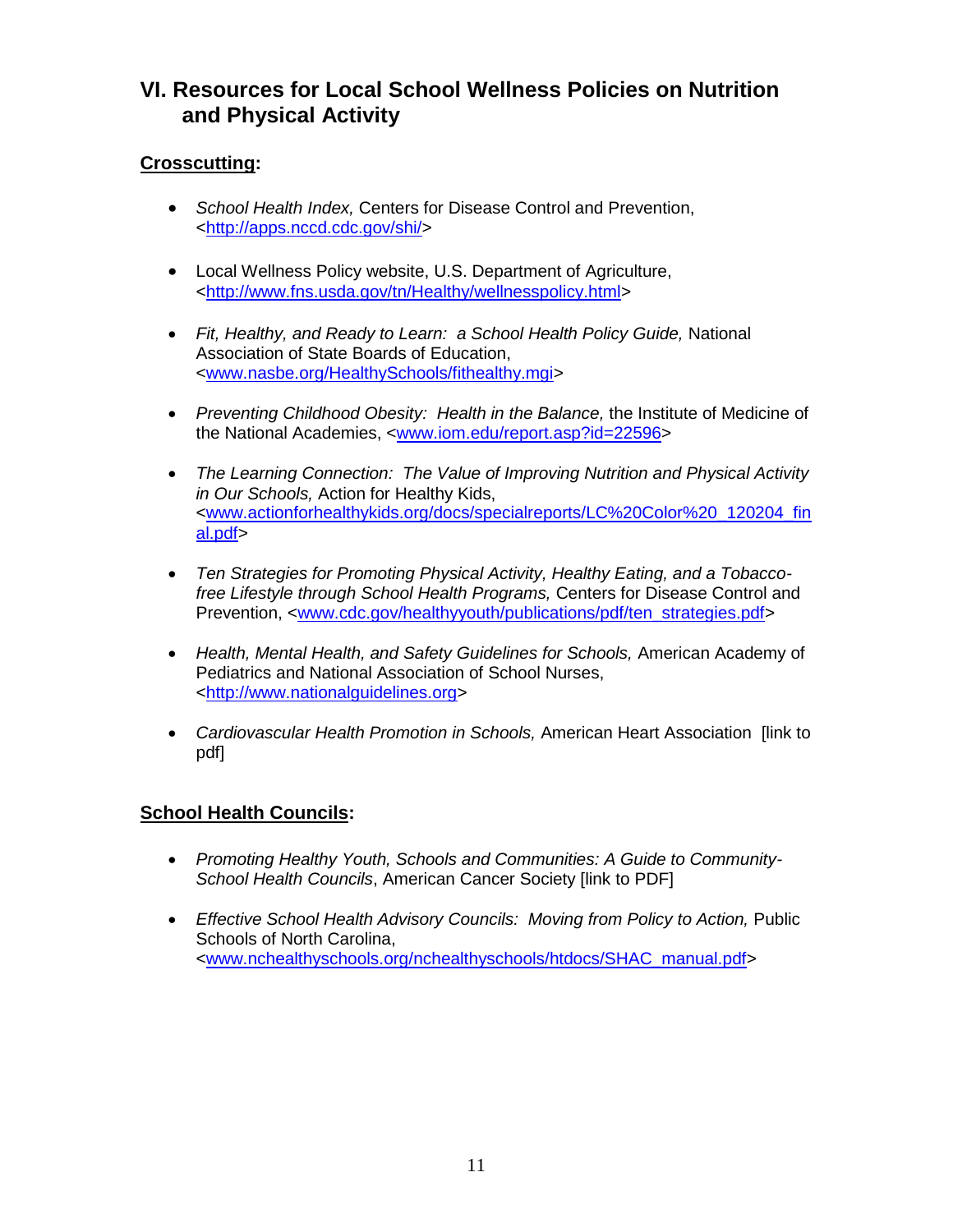## **Nutrition:**

#### **General Resources on Nutrition**

- *Making it Happen: School Nutrition Success Stories,* Centers for Disease Control and Prevention, U.S. Department of Agriculture, and U.S. Department of Education, [<http://www.cdc.gov/HealthyYouth/nutrition/Making-It-Happen/>](http://www.cdc.gov/HealthyYouth/nutrition/Making-It-Happen/)
- *Changing the Scene: Improving the School Nutrition Environment Toolkit,* U.S. Department of Agriculture, [<www.fns.usda.gov/tn/Healthy/changing.html>](http://www.fns.usda.gov/tn/Healthy/changing.html)
- *Dietary Guidelines for Americans 2005*, U.S. Department of Health and Human Services and U.S. Department of Agriculture, [<www.health.gov/dietaryguidelines/dga2005/document/>](http://www.health.gov/dietaryguidelines/dga2005/document/)
- *Guidelines for School Health Programs to Promote Lifelong Healthy Eating,* Centers for Disease Control and Prevention, [<www.cdc.gov/mmwr/pdf/rr/rr4509.pdf>](http://www.cdc.gov/mmwr/pdf/rr/rr4509.pdf)
- *Healthy Food Policy Resource Guide,* California School Boards Association and California Project LEAN, [<www.csba.org/ps/hf.htm>](http://www.csba.org/ps/hf.htm)
- *Diet and Oral Health,* American Dental Association, [<http://www.ada.org/public/topics/diet.asp>](http://www.ada.org/public/topics/diet.asp)

#### **School Meals**

- *Healthy School Meals Resource System*, U.S. Department of Agriculture, [<http://schoolmeals.nal.usda.gov/>](http://schoolmeals.nal.usda.gov/)
- *[School Nutrition Dietary Assessment Study–II,](http://www.cspinet.org/nutritionpolicy/SNDAIIfind.pdf)* a U.S. Department of Agriculture study of the foods served in the National School Lunch Program and the School Breakfast Program, [<www.cspinet.org/nutritionpolicy/SNDAIIfind.pdf>](http://www.cspinet.org/nutritionpolicy/SNDAIIfind.pdf)
- *Local Support for Nutrition Integrity in Schools*, American Dietetic Association, [<www.eatright.org/Member/Files/Local.pdf>](http://www.eatright.org/Member/Files/Local.pdf)
- *Nutrition Services: an Essential Component of Comprehensive Health Programs,* American Dietetic Association, [<www.eatright.org/Public/NutritionInformation/92\\_8243.cfm>](http://www.eatright.org/Public/NutritionInformation/92_8243.cfm)
- *HealthierUS School Challenge,* U.S. Department of Agriculture, [<www.fns.usda.gov/tn/HealthierUS/index.htm>](http://www.fns.usda.gov/tn/HealthierUS/index.htm)
- *Breakfast for Learning,* Food Research and Action Center, [<www.frac.org/pdf/breakfastforlearning.PDF>](http://www.frac.org/pdf/breakfastforlearning.PDF)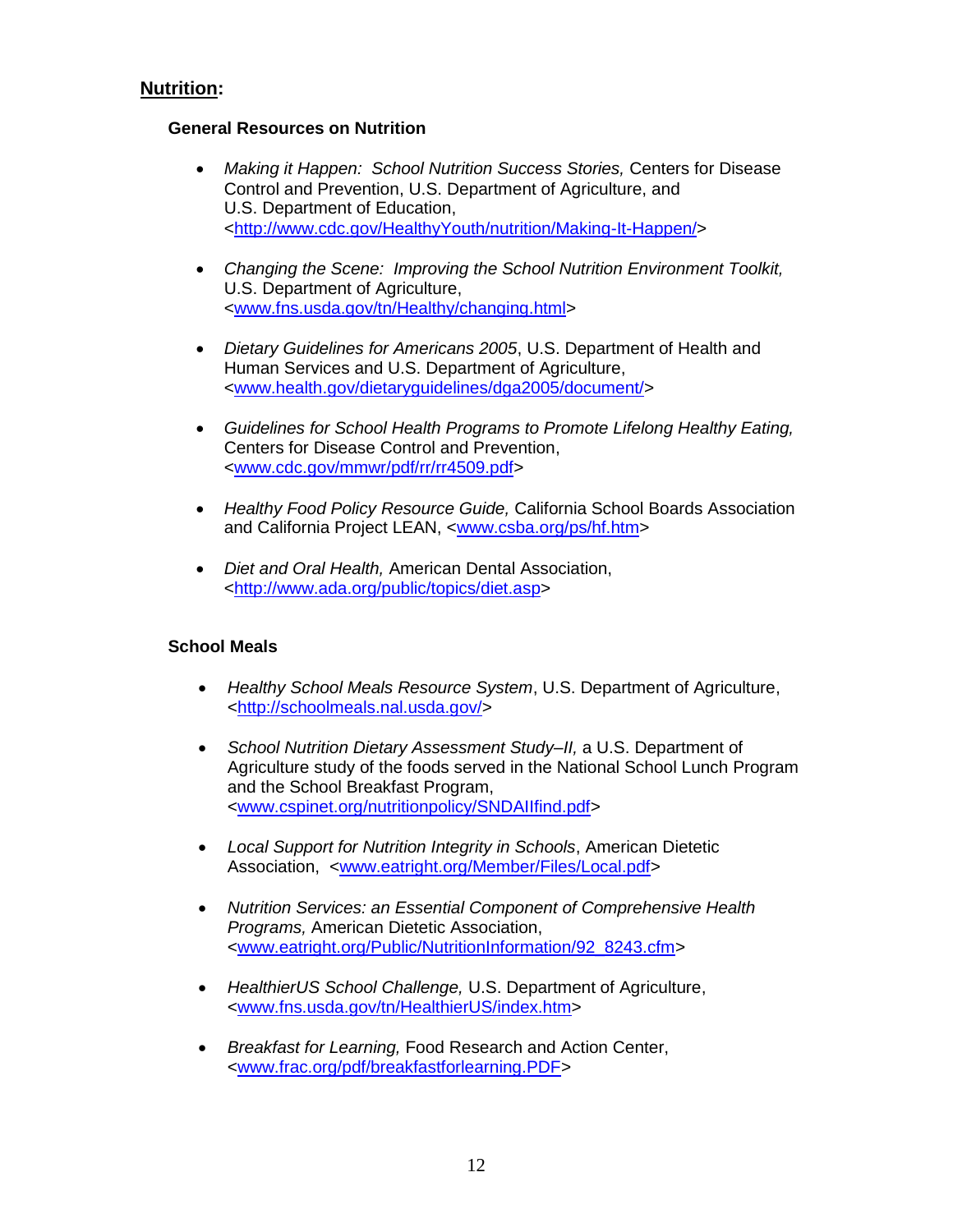- *School Breakfast Scorecard,* Food Research and Action Center, [<www.frac.org/School\\_Breakfast\\_Report/2004/](http://www.frac.org/School_Breakfast_Report/2004/) >
- *Arkansas Child Health Advisory Committee Recommendations* [includes recommendation for professional development for child nutrition professionals in schools], [<www.healthyarkansas.com/advisory\\_committee/pdf/final\\_recommendations](http://www.healthyarkansas.com/advisory_committee/pdf/final_recommendations.pdf) [.pdf>](http://www.healthyarkansas.com/advisory_committee/pdf/final_recommendations.pdf)

#### **Meal Times and Scheduling**

- *Eating at School: A Summary of NFSMI Research on Time Required by Students to Eat Lunch,* National Food Service Management Institute (NFSMI) [Attach PDF file]
- *Relationships of Meal and Recess Schedules to Plate Waste in Elementary Schools,* National Food Service Management Institute, [<www.nfsmi.org/Information/Newsletters/insight24.pdf](http://www.nfsmi.org/Information/Newsletters/insight24.pdf) >

### **Nutrition Standards for Foods and Beverages Sold Individually**

- *Recommendations for Competitive Foods Standards* (a report by the National Consensus Panel on School Nutrition), California Center for Public Health Advocacy, [<www.publichealthadvocacy.org/school\\_food\\_standards/school\\_food\\_stan\\_p](http://www.publichealthadvocacy.org/school_food_standards/school_food_stan_pdfs/Nutrition%20Standards%20Report%20-%20Final.pdf) [dfs/Nutrition%20Standards%20Report%20-%20Final.pdf>](http://www.publichealthadvocacy.org/school_food_standards/school_food_stan_pdfs/Nutrition%20Standards%20Report%20-%20Final.pdf)
- State policies for competitive foods in schools, U.S. Department of Agriculture, [<www.fns.usda.gov/cnd/Lunch/CompetitiveFoods/state\\_policies\\_2002.htm>](http://www.fns.usda.gov/cnd/Lunch/CompetitiveFoods/state_policies_2002.htm)
- *Nutrition Integrity in Schools,* (forthcoming), National Alliance for Nutrition and Activity
- *School Foods Tool Kit,* Center for Science in the Public Interest, [<www.cspinet.org/schoolfood/>](http://www.cspinet.org/schoolfood/)
- *[Foods Sold in Competition with USDA School Meal Programs](http://www.cspinet.org/nutritionpolicy/Foods_Sold_in_Competition_with_USDA_School_Meal_Programs.pdf)* (a report to Congress), U.S. Department of Agriculture, **<**[www.cspinet.org/nutritionpolicy/Foods\\_Sold\\_in\\_Competition\\_with\\_USDA\\_S](http://www.cspinet.org/nutritionpolicy/Foods_Sold_in_Competition_with_USDA_School_Meal_Programs.pdf) chool Meal Programs.pdf>
- *FAQ on School Pouring Rights Contracts,* American Dental Association, [<http://www.ada.org/public/topics/softdrink\\_faq.asp>](http://www.ada.org/public/topics/softdrink_faq.asp)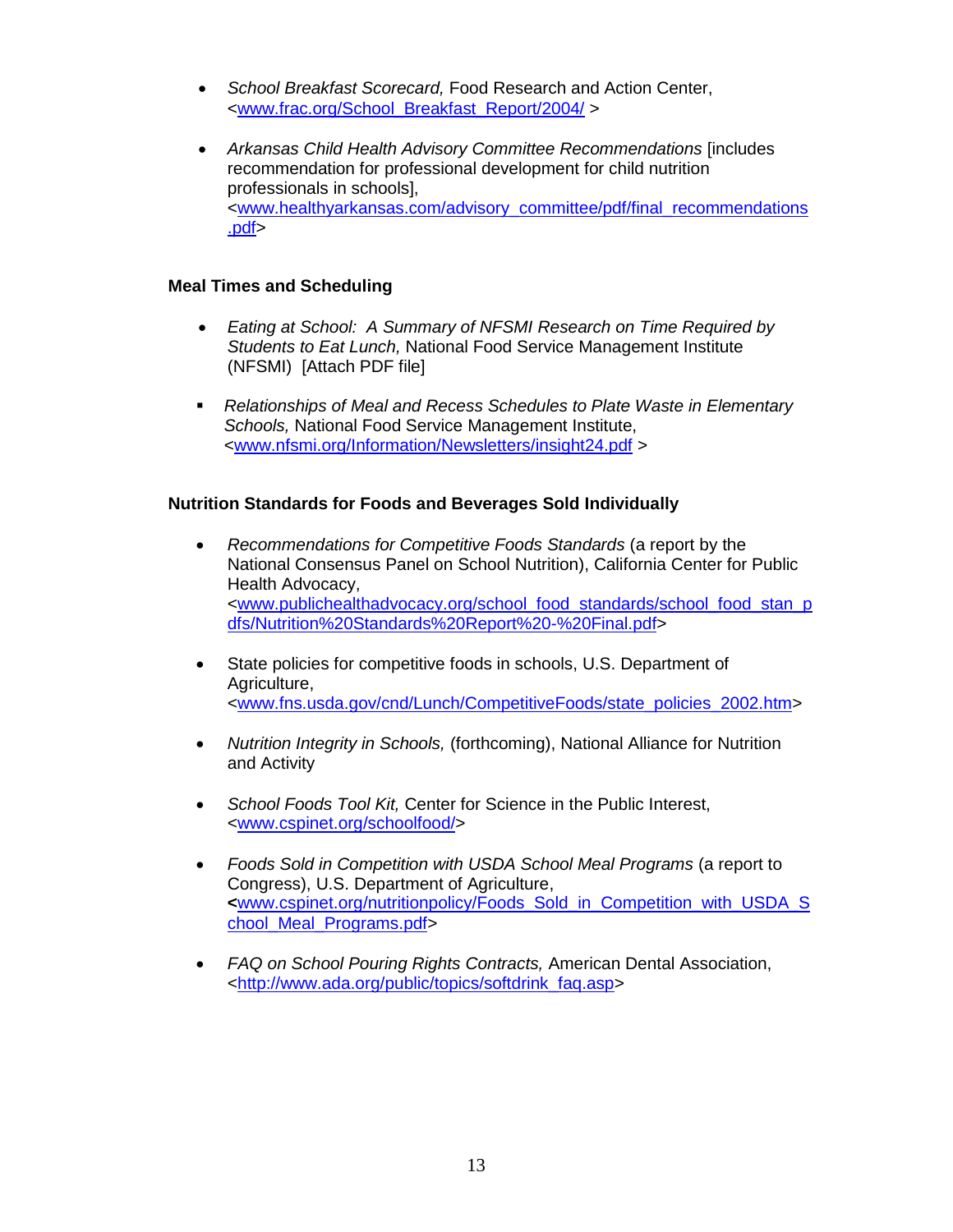#### **Fruit and Vegetable Promotion in Schools**

- *Fruits and Vegetables Galore: Helping Kids Eat More,* U.S. Department of Agriculture, *<*[www.fns.usda.gov/tn/Resources/fv\\_galore.html>](http://www.fns.usda.gov/tn/Resources/fv_galore.html)
- *School Foodservice Guide: Successful Implementation Models for Increased Fruit and Vegetable Consumption,* Produce for Better Health Foundation. Order on-line for \$29.95 at [<www.shop5aday.com/acatalog/School\\_Food\\_Service\\_Guide.html>](http://www.shop5aday.com/acatalog/School_Food_Service_Fuide.html).
- *School Foodservice Guide: Promotions, Activities, and Resources to Increase Fruit and Vegetable Consumption*, Produce for Better Health Foundation. Order on-line for \$9.95 at [<www.shop5aday.com/acatalog/School\\_Food\\_Service\\_Guide.html>](http://www.shop5aday.com/acatalog/School_Food_Service_Guide.html)
- National Farm-to-School Program website, hosted by the Center for Food and Justice, [<www.farmtoschool.org>](http://www.farmtoschool.org/)
- Fruit and Vegetable Snack Program Resource Center, hosted by United Fresh Fruit and Vegetable Association, [<http://www.uffva.org/fvpilotprogram.htm>](http://www.uffva.org/fvpilotprogram.htm)
- Produce for Better Health Foundation website has downloadable fruit and vegetable curricula, research, activity sheets, and more at [<www.5aday.org>](http://www.5aday.org/)

#### **Fundraising Activities**

- *Creative Financing and Fun Fundraising,* Shasta County Public Health, [<www.co.shasta.ca.us/Departments/PublicHealth/CommunityHealth/projlean/](http://www.co.shasta.ca.us/Departments/PublicHealth/CommunityHealth/projlean/fundraiser1.pdf) [fundraiser1.pdf>](http://www.co.shasta.ca.us/Departments/PublicHealth/CommunityHealth/projlean/fundraiser1.pdf)
- *Guide to Healthy School Fundraising*, Action for Healthy Kids of Alabama, [<www.actionforhealthykids.org/AFHK/team\\_center/team\\_resources/AL/N&PA](http://www.actionforhealthykids.org/AFHK/team_center/team_resources/AL/N&PA%2031%20-%20Fundraising.pdf) [%2031%20-%20Fundraising.pdf>](http://www.actionforhealthykids.org/AFHK/team_center/team_resources/AL/N&PA%2031%20-%20Fundraising.pdf)

#### **Snacks**

- *Healthy School Snacks,* (forthcoming), Center for Science in the Public Interest
- Materials to Assist After-school and Summer Programs and Homeless Shelters in Using the Child Nutrition Programs (website), Food Research and Action Center, [<www.frac.org/html/building\\_blocks/afterschsummertoc.html>](http://www.frac.org/html/building_blocks/afterschsummertoc.html)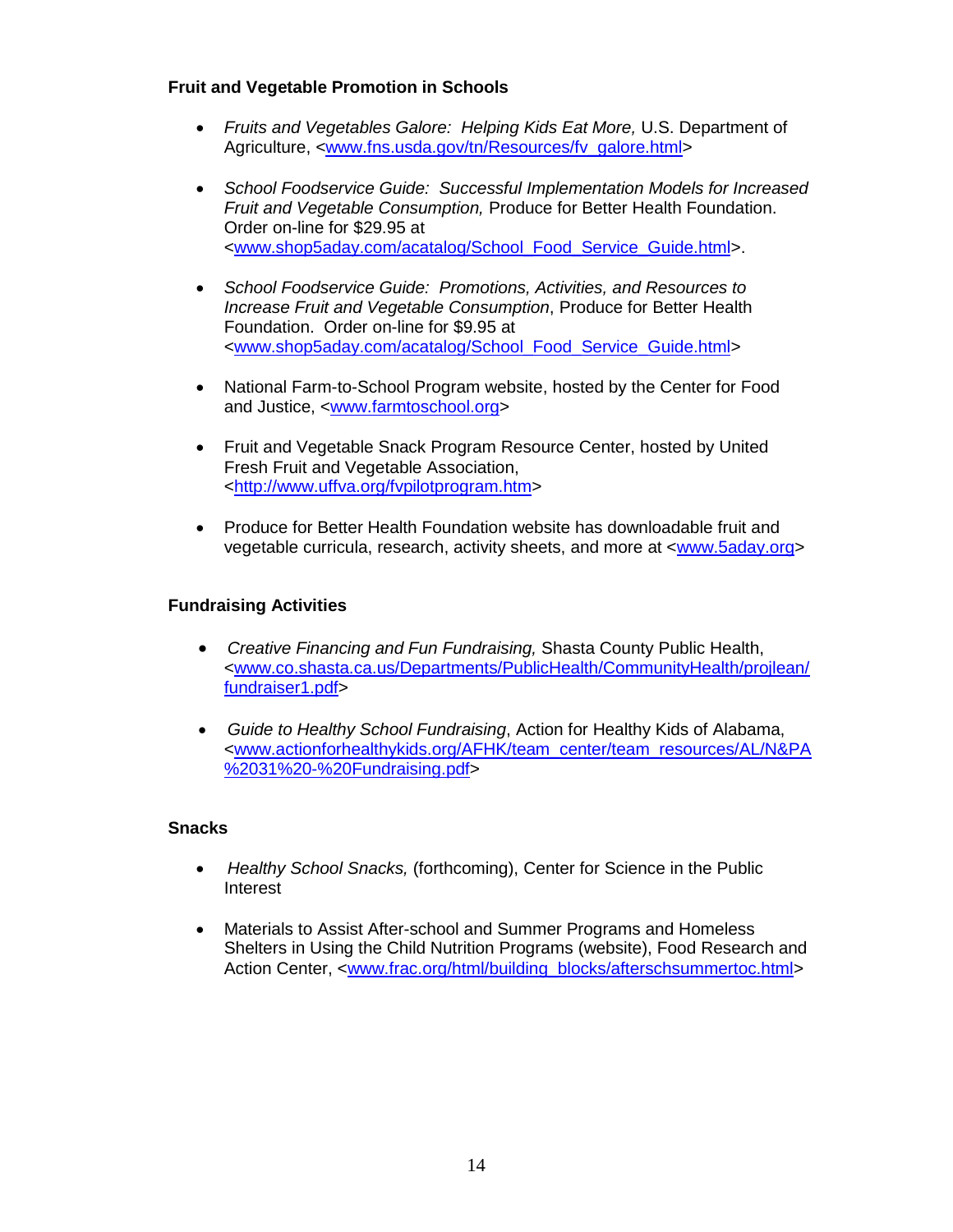#### **Rewards**

- *Constructive Classroom Rewards,* Center for Science in the Public Interest, [<www.cspinet.org/nutritionpolicy/constructive\\_rewards.pdf>](http://www.cspinet.org/nutritionpolicy/constructive_rewards.pdf)
- *Alternatives to Using Food as a Reward,* Michigan State University Extension, [<www.tn.fcs.msue.msu.edu/foodrewards.pdf>](http://www.tn.fcs.msue.msu.edu/foodrewards.pdf)
- *Prohibition against Denying Meals and Milk to Children as a Disciplinary Action,* U.S. Department of Agriculture Food and Nutrition Service [Link to PDF]

### **Celebrations**

- *Guide to Healthy School Parties,* Action for Healthy Kids of Alabama, [<www.actionforhealthykids.org/AFHK/team\\_center/team\\_resources/AL/N&PA](http://www.actionforhealthykids.org/AFHK/team_center/team_resources/AL/N&PA%2032%20-%20parties.pdf) [%2032%20-%20parties.pdf>](http://www.actionforhealthykids.org/AFHK/team_center/team_resources/AL/N&PA%2032%20-%20parties.pdf)
- *Classroom Party Ideas,* University of California Cooperative Extension Ventura County and California Children's 5 A Day Power Play! Campaign, [<http://ucce.ucdavis.edu/files/filelibrary/2372/15801.pdf>](http://ucce.ucdavis.edu/files/filelibrary/2372/15801.pdf)

### **Nutrition and Physical Activity Promotion and Food Marketing:**

#### **Health Education**

 *National Health Education Standards,* American Association for Health Education, [<http://www.aahperd.org/aahe/pdf\\_files/standards.pdf>](http://www.aahperd.org/aahe/pdf_files/standards.pdf)

#### **Nutrition Education and Promotion**

- U.S. Department of Agriculture Team Nutrition website (lists nutrition education curricula and links to them), [<www.fns.usda.gov/tn/Educators/index.htm>](http://www.fns.usda.gov/tn/Educators/index.htm)
- *The Power of Choice: Helping Youth Make Healthy Eating and Fitness Decisions,* U.S. Food and Drug Administration and U.S. Department of Agriculture's Food and Nutrition Service, [<www.fns.usda.gov/tn/resources/power\\_of\\_choice.html>](http://www.fns.usda.gov/tn/resources/power_of_choice.html)
- *Nutrition Education Resources and Programs Designed for Adolescents,* compiled by the American Dietetic Association, [<www.eatright.org/Public/index\\_19218.cfm>](http://www.eatright.org/Public/index_19218.cfm)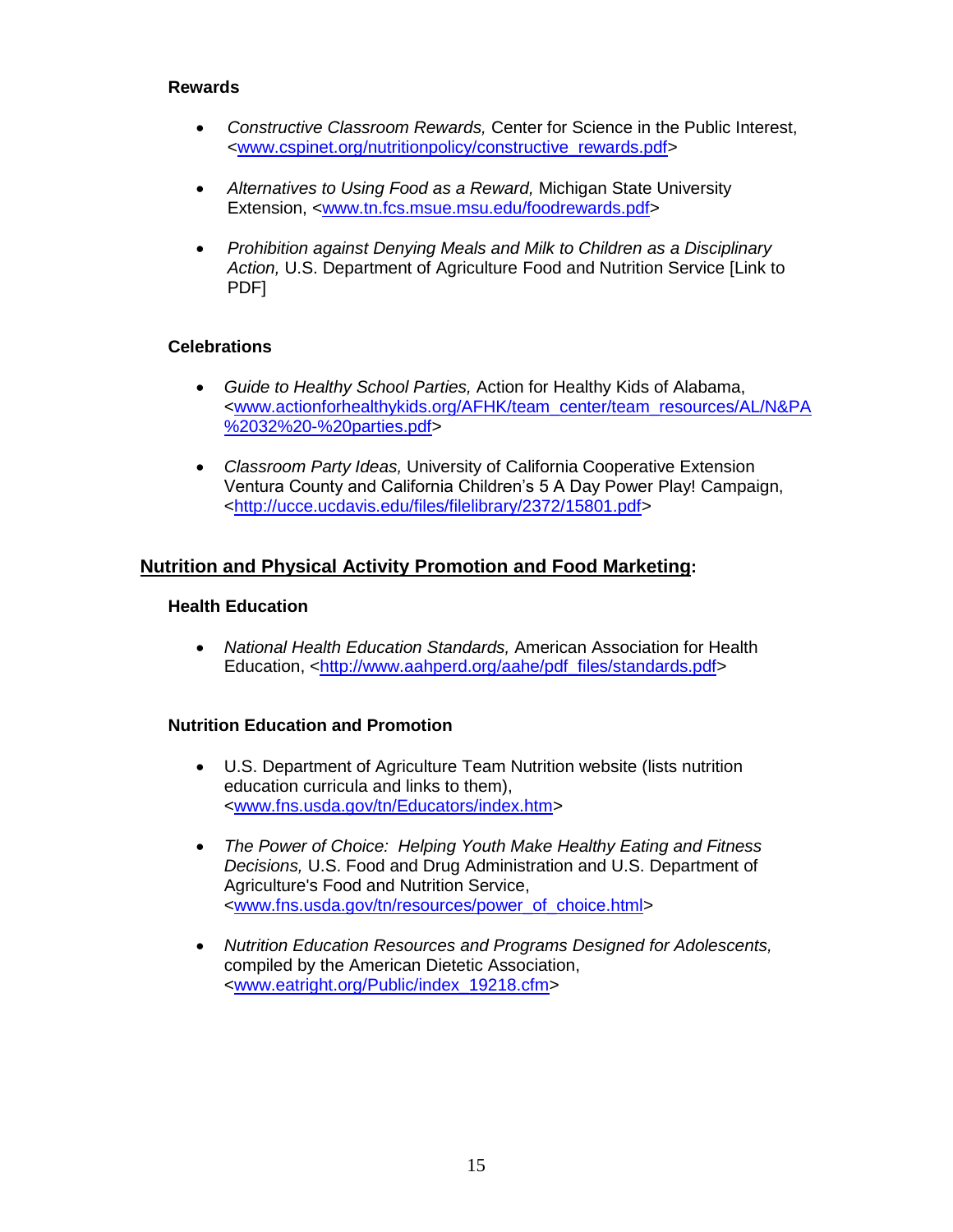### **Integrating Physical Activity into the Classroom Setting**

- *Brain Breaks,* Michigan Department of Education, [<www.emc.cmich.edu/brainbreaks>](http://www.emc.cmichedu/brainbreaks)
- *Energizers*, East Carolina University, [<www.ncpe4me.com/energizers.html>](http://www.ncpe4me.com/energizers.html)

### **Food Marketing to Children**

- *Pestering Parents: How Food Companies Market Obesity to Children*, Center for Science in the Public Interest, [<www.cspinet.org/pesteringparents>](http://www.cspinet.org/pesteringparents)
- *Review of Research on the Effects of Food Promotion to Children,* United Kingdom Food Standards Agency, [<www.foodstandards.gov.uk/multimedia/pdfs/foodpromotiontochildren1.pdf>](http://www.foodstandards.gov.uk/multimedia/pdfs/foodpromotiontochildren1.pdf)
- *Marketing Food to Children* (a report on ways that different countries regulate food marketing to children [including marketing in schools]), World Health Organization (WHO), [<http://whqlibdoc.who.int/publications/2004/9241591579.pdf>](http://whqlibdoc.who.int/publications/2004/9241591579.pdf)
- *Guidelines for Responsible Food Marketing to Children,* Center for Science in the Public Interest, [<http://cspinet.org/marketingguidelines.pdf>](http://cspinet.org/marketingguidelines.pdf)
- *Commercial Activities in Schools,* U.S. General Accounting Office, [<www.gao.gov/new.items/d04810.pdf>](http://www.gao.gov/new.items/d04810.pdf)

## **Eating Disorders**

- Academy for Eating Disorders, [<www.aedweb.org>](http://www.aedweb.org/)
- National Eating Disorders Association, [<www.nationaleatingdisorders.org>](http://www.nationaleatingdisorders.org/)
- Eating Disorders Coalition, [<www.eatingdisorderscoalition.org>](http://www.eatingdisorderscoalition.org/)

#### **Staff Wellness**

- *School Staff Wellness,* National Association of State Boards of Education [link to pdf]
- *Healthy Workforce 2010: An Essential Health Promotion Sourcebook for Employers, Large and Small,* Partnership for Prevention, <*[www.prevent.org/publications/Healthy\\_Workforce\\_2010.pdf](http://www.prevent.org/publications/Healthy_Workforce_2010.pdf)*>
- *Well Workplace Workbook: A Guide to Developing Your Worksite Wellness Program,* Wellness Councils of America, [<www.welcoa.org/wellworkplace/index.php?category=7>](http://www.welcoa.org/wellworkplace/index.php?category=7)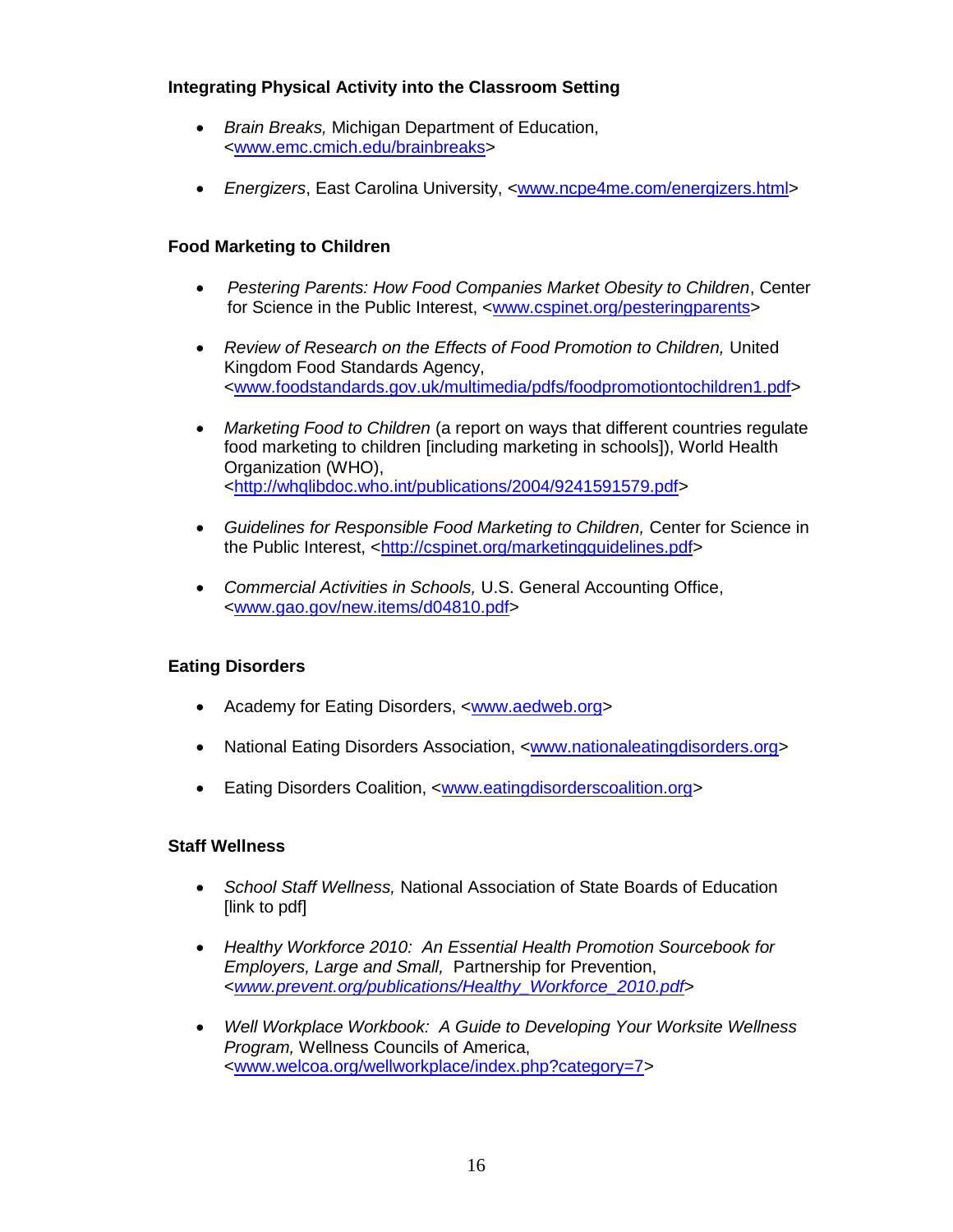*Protecting Our Assets: Promoting and Preserving School Employee Wellness*, (forthcoming), Directors of Health Promotion and Education (DHPE)

## **Physical Activity Opportunities and Physical Education:**

### **General Resources on Physical Activity**

- *Guidelines for School and Community Programs to Promote Lifelong Physical Activity among Young People,* Centers for Disease Control and Prevention, [<www.cdc.gov/mmwr/preview/mmwrhtml/00046823.htm>](http://www.cdc.gov/mmwr/preview/mmwrhtml/00046823.htm)
- *Healthy People 2010: Physical Activity and Fitness,* Centers for Disease Control and Prevention and President's Council on Physical Fitness and Sports, [<www.healthypeople.gov/document/HTML/Volume2/22Physical.htm#\\_Toc49](http://www.healthypeople.gov/document/HTML/Volume2/22Physical.htm#_Toc490380803) [0380803>](http://www.healthypeople.gov/document/HTML/Volume2/22Physical.htm#_Toc490380803)
- *Physical Fitness and Activity in Schools,* American Academy of Pediatrics, [<http://pediatrics.aappublications.org/cgi/reprint/105/5/1156>](http://pediatrics.aappublications.org/cgi/reprint/105/5/1156)

### **Physical Education**

- *Opportunity to Learn: Standards for Elementary Physical Education,* National Association for Sport and Physical Education. Order on-line for \$7.00 at [<http://member.aahperd.org/template.cfm?template=Productdisplay.cfm&pro](http://member.aahperd.org/template.cfm?template=Productdisplay.cfm&productID=368§ion=5) [ductID=368&section=5>](http://member.aahperd.org/template.cfm?template=Productdisplay.cfm&productID=368§ion=5)
- *Opportunity to Learn: Standards for Middle School Physical Education*. National Association for Sport and Physical Education. Order on-line for \$7.00 at [<http://member.aahperd.org/Template.cfm?template=ProductDisplay.cfm&Pr](http://member.aahperd.org/Template.cfm?template=ProductDisplay.cfm&Productid=726§ion=5) [oductid=726&section=5>](http://member.aahperd.org/Template.cfm?template=ProductDisplay.cfm&Productid=726§ion=5)
- *Opportunity to Learn: Standards for High School Physical Education*, National Association for Sport and Physical Education. Order on-line for \$7.00 at [<http://member.aahperd.org/template.cfm?template=Productdisplay.cfm&pro](http://member.aahperd.org/template.cfm?template=Productdisplay.cfm&productID=727§ion=5) [ductID=727&section=5>](http://member.aahperd.org/template.cfm?template=Productdisplay.cfm&productID=727§ion=5)
- *Substitution for Instructional Physical Education Programs,* National Association for Sport and Physical Education, [<www.aahperd.org/naspe/pdf\\_files/pos\\_papers/substitution.pdf>](http://www.aahperd.org/naspe/pdf_files/pos_papers/substitution.pdf)
- *Blueprint for Change, Our Nation's Broken Physical Education System: Why It Needs to be Fixed, and How We Can Do It Together,* PE4life, [<www.pe4life.org/articles/blueprint2004.pdf>](http://www.pe4life.org/articles/blueprint2004.pdf)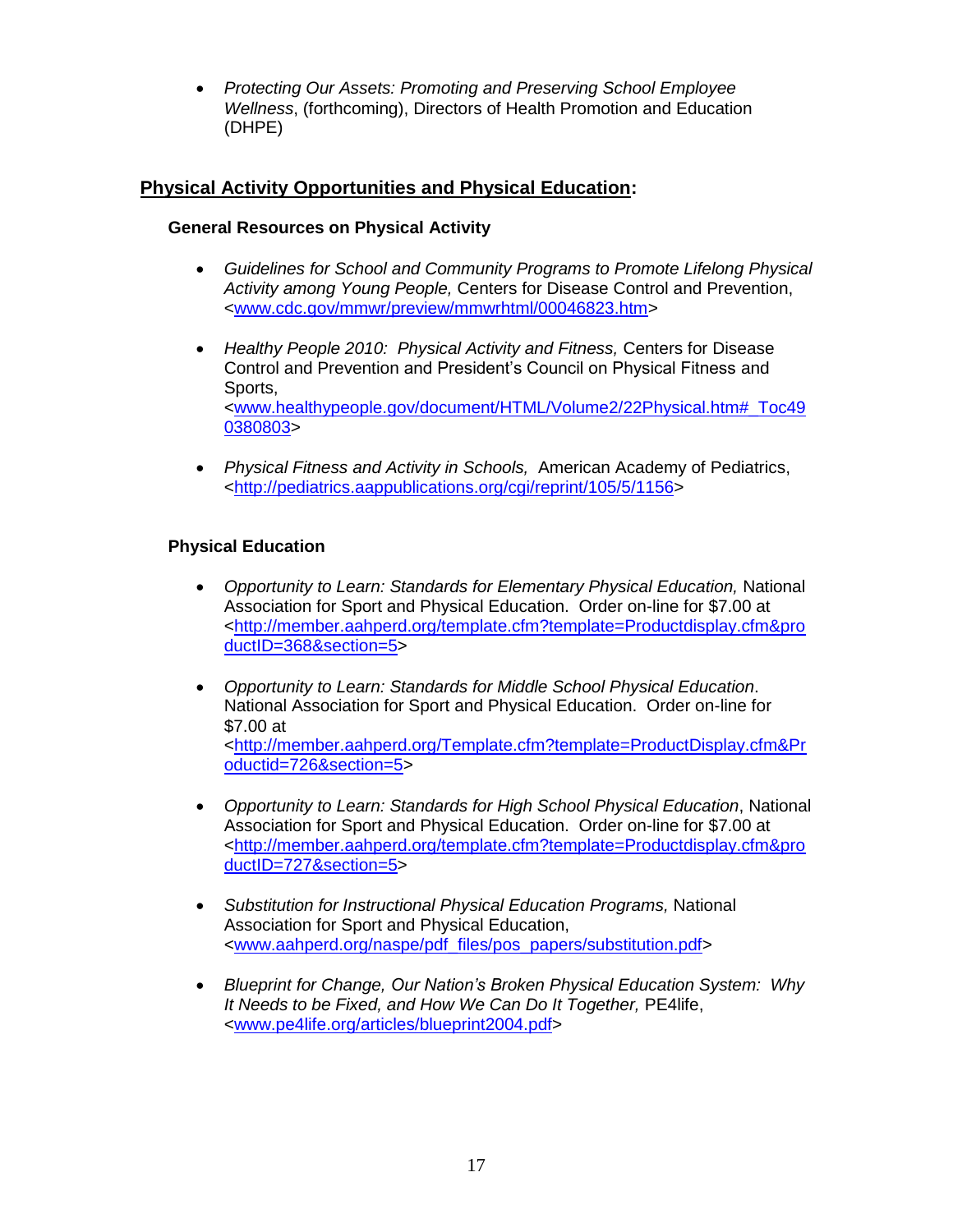#### **Recess**

- *Recess in Elementary Schools,* National Association for Sport and Physical Education, [<www.aahperd.org/naspe/pdf\\_files/pos\\_papers/current\\_res.pdf>](http://www.aahperd.org/naspe/pdf_files/pos_papers/current_res.pdf)
- *Recess Before Lunch Policy: Kids Play and then Eat,* Montana Team Nutrition, [<www.opi.state.mt.us/schoolfood/recessBL.html>](http://www.opi.state.mt.us/schoolfood/recessBL.html)
- *Relationships of Meal and Recess Schedules to Plate Waste in Elementary Schools,* National Food Service Management Institute, [<www.nfsmi.org/Information/Newsletters/insight24.pdf>](http://www.nfsmi.org/Information/Newsletters/insight24.pdf)
- The American Association for the Child's Right to Play. [<http://www.ipausa.org/recess.htm>](http://www.ipausa.org/recess.htm)

#### **Physical Activity Opportunities Before and After School**

- *Guidelines for After School Physical Activity and Intramural Sport Programs,* National Association for Sport and Physical Education, [<www.aahperd.org/naspe/pdf\\_files/pos\\_papers/intramural\\_guidelines.pdf>](http://www.aahperd.org/naspe/pdf_files/pos_papers/intramural_guidelines.pdf)
- *The Case for High School Activities,* National Federation of State High School Associations, [<www.nfhs.org/scriptcontent/va\\_custom/vimdisplays/contentpagedisplay.cfm](http://www.nfhs.org/scriptcontent/va_custom/vimdisplays/contentpagedisplay.cfm?content_id=71) [?content\\_id=71>](http://www.nfhs.org/scriptcontent/va_custom/vimdisplays/contentpagedisplay.cfm?content_id=71)
- *Rights and Responsibilities of Interscholastic Athletes,* National Association for Sport and Physical Education, [<www.aahperd.org/naspe/pdf\\_files/pos\\_papers/RightandResponsibilities.pdf](http://www.aahperd.org/naspe/pdf_files/pos_papers/RightandResponsibilities.pdf) >

#### **Safe Routes to School**

- *[Safe Routes to Schools Tool Kit,](http://www.nhtsa.dot.gov/people/injury/pedbimot/bike/saferouteshtml/)* National Highway Traffic Safety Administration, [<www.nhtsa.dot.gov/people/injury/pedbimot/bike/saferouteshtml/>](http://www.nhtsa.dot.gov/people/injury/pedbimot/bike/saferouteshtml/)
- *KidsWalk to School Program*, Centers for Disease Control and Prevention, [<www.cdc.gov/nccdphp/dnpa/kidswalk/>](http://www.cdc.gov/nccdphp/dnpa/kidswalk/)
- *Walkability Check List,* Pedestrian and Bicycle Information Center, Partnership for a Walkable America, U.S. Department of Transportation, and U.S. Environmental Protection Agency, [<www.walkinginfo.org/walkingchecklist.htm>](http://www.walkinginfo.org/walkingchecklist.htm)